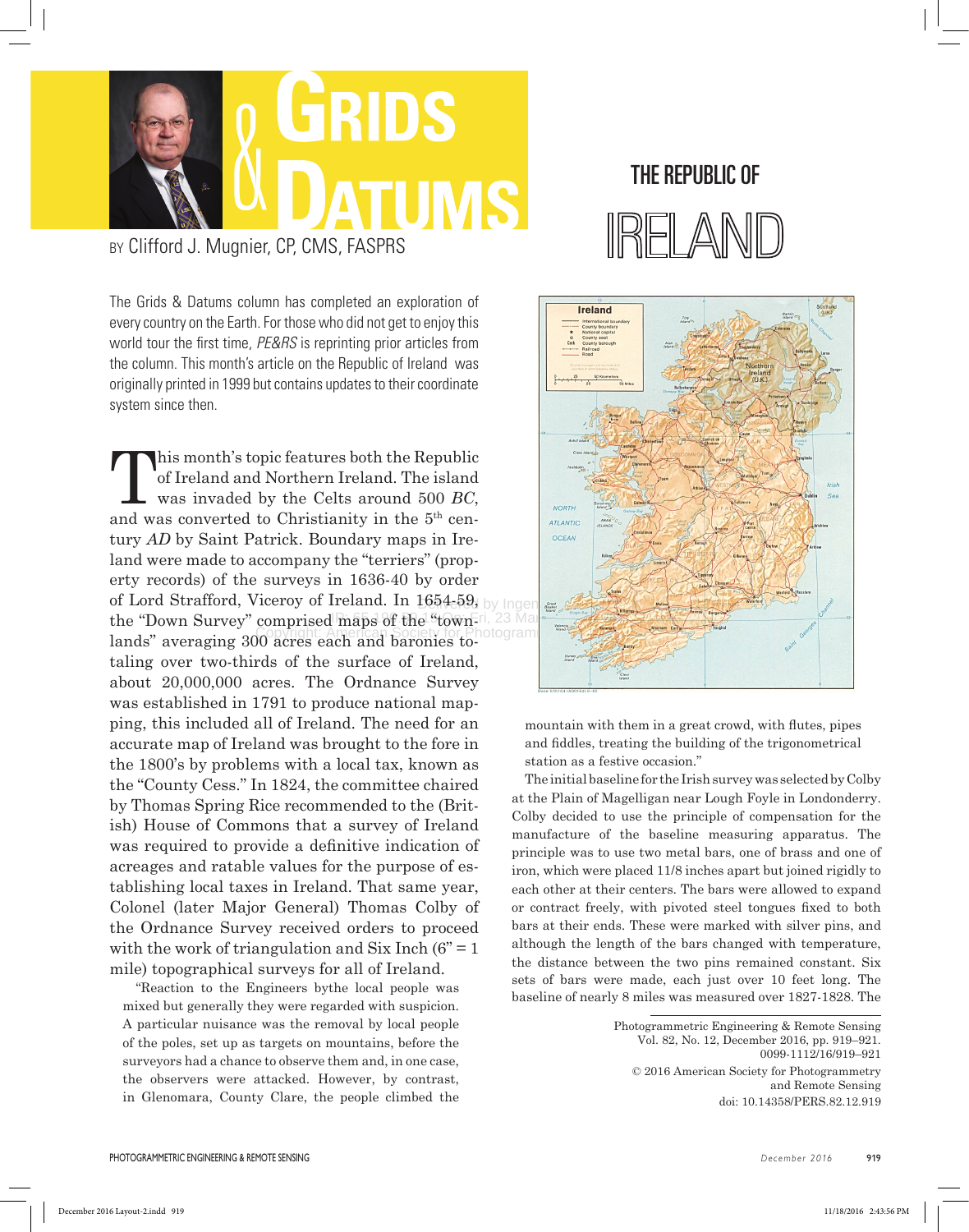The One Inch Map  $(1)$ <sup>"</sup> = 1 mile) of Ireland was cast on the ellipsoidal Bonne projection in 1850 which was the projection in vogue throughout Europe at the time. Also used for the ½ inch series and some 9 inch sheets, the Latitude of Origin  $(\varphi_{o})$  $= 53^{\circ}$  30´ North, and the Central Meridian ( $\lambda$ <sub>o</sub>) = 8° 00´ West of Greenwich. The Airy 1830 ellipsoid was used where a = 6,377,563.396 meters and  $1/2 = 299.3$ . The radius of the mean parallel used for the Bonne was 13,361,612.2 feet.

The topographic surveying demanded greater accuracy than the methods used for the One Inch Map. Colby issued an instruction (specifications) in what became known as the "Colonel's Blue Book." Note that in the United States, the current (1999) specifications for note keeping for acceptance of data by the Federal Geodetic Control Committee is based on the "Blue Book." However, Colby's annual reports were also termed the same. In 1838, with the Irish survey on a firm footing, Colby returned to England and turned his attention to the survey of Great Britain. Sir Thomas A. Larcom, KCB was the Officer in Charge at Mountjoy, Dublin from 1828 to 1846. The final cost was £820,000 (more than twice the original estimate of time and money), but the Survey of Ireland served as a model for the remainder of Great Britain.

In 1858, Captain Alexander Ross Clarke (the same fellow that computed his ellipsoids of 1858, 1866, and 1880), selected the observations to be used in the adjustment. Clarke's interlocking network of "well conditioned" triangles is now known as the "Principal Triangulation of Ireland (1824- 1832)." Clarke rigorously adjusted the observations by the method of least squares in 21 independently computed but connected blocks with the aid of an average of 8 computers (persons). Note that in 1881, Colonel A. R. Clarke, R.E. received a forced retirement from the Ordnance Survey of Great Britain rather than accept a post to the island of Mauritius which was this column's topic last month. Clarke was 52 years old at the time. For the remaining 30 years of his life, he published no further scientific work.

In the meantime, some form of framework was required on which to control the new mapping at the scale of six inches to one mile. Six Inch Map control was therefore based on a network of secondary and tertiary blocks of triangulation, begun in 1832 and completed in 1841, just ahead of the chain survey teams who were surveying the detail. One Inch Map control began in 1852, and 25 Inch Map control began in 1888. Although these lower order control points included five of Clarke's points, they were based only on provisional coordinates. In Northern Ireland, the coordinates of the origins of Counties Down and Armagh were in general agreement with the values deduced from the Principal Triangulation. In the other four counties they were about 80 feet too far south and 25 feet too far west. Unlike the aphylactic sheet system used in the United States with the Polyconic Projection, each Irish County had its own central meridian as a true "Grid" about a single point of origin. There were 26 County Cassini-Soldner Grids in what is now the Republic of Ireland, and an additional 6 were in Northern Ireland. Of these coordinate

origins, 16 were based on church towers and spires, two were observatories, two were "round towers" (ancient defensive stone structures from various wars), and a number were on mountains and at monuments. Printed sheets had neither grid nor graticule. This system of local (county) Cassini-Soldner coordinates was also used in England, and was later adopted for the "Meridional Circuits" of New Zealand. An observation on the practicality of this seemingly haphazard method of mapping stated: *"When the map of Ireland is picked up and shaken, it is only the mathematician who hears the rattle."* This system of provisional coordinates resulted in the County Coordinates being in active use for over one hundred years. The Irish Grid, based on a single Cassini-Soldner projection for the entire island was used from 1936 to 1956.

Delivered by Ingenta to 6,377,340.189 meters! This was done to best accommodate **EQ. LETANGELIS IS NOW.** Fri, 23 Mar 2018 15:42:10  $Triangulation of [Ireland (1824]  $\rho$  |hoprepious published maps and coordinates, and, thus, the$ The Ordnance Survey of Northern Ireland (U.K.) was set up in 1921, and the Irish Free State occupying five sixths of the number of counties was established in 1922. The boundary between the two was settled in 1925. Eire declared itself completely independent in 1937, and was renamed the Republic of Ireland in 1949. The funds for first and second order re-triangulations of Northern Ireland were authorized in 1947 and the survey was completed in 1956. The first order re-triangulation of Ireland was carried out between 1962 and 1964. Ordnance Survey of Northern Ireland (Belfast) did not adopt the 1965 adjustment values for subsequent mapping, whereas Ordnance Survey of Ireland (Dublin) did. A fascinating result of the adjustments was the "Airy Modified" ellipsoid where the semi-major axis was changed ellipsoid was reduced by 35 parts per million. In the days when Grid-to-Graticule Tables were used, this was very important. The Gauss-Krüger Transverse Mercator projection Irish National Grid was adopted as a replacement for the old Cassini-Soldner Irish Grid. The defining parameters include No and 8o being the same as the old Bonne (and Cassini-Soldner) Grids, False Easting = 200 km., False Northing  $= 250$  km., and the Scale Factor at Origin (m<sub>o</sub>)  $= 1.000035$ . (Notice the "35" in the scale factor.)

> A subsequent adjustment was performed in 1975 which was designed to provide a common coordinate system for the whole of Ireland for mapping purposes. The Northern Ireland primary stations were held completely fixed. The Ireland Datum of 1975 origin is at Slieve Donard (new) where:  $\Phi$ .  $= 54^{\circ}$  10′ 48.262″ North, and  $\Lambda_{0} = 05^{\circ}$  55′ 11.898″ West of Greenwich. Various other datums used for scientific purposes include: the Ordnance Survey of Great Britain Scientific Network of 1970 (OGSB SN 1970), OGSB (SN) 80, ED50, ED87, and WGS84. The latest major campaign, IRENET 95, provides European Terrestrial Reference Frame (ETRF 89) coordinates for a network throughout Ireland.

> Compatibility between the existing Irish National Grid and ETRF 89 has been developed in three levels. The first level will provide a simple Easting and Northing coordinate shift between the old Grid and the new Grid and have an accuracy of better than ±5 meters relative to the new geodetic framework. The second level will provide a 7-parameter